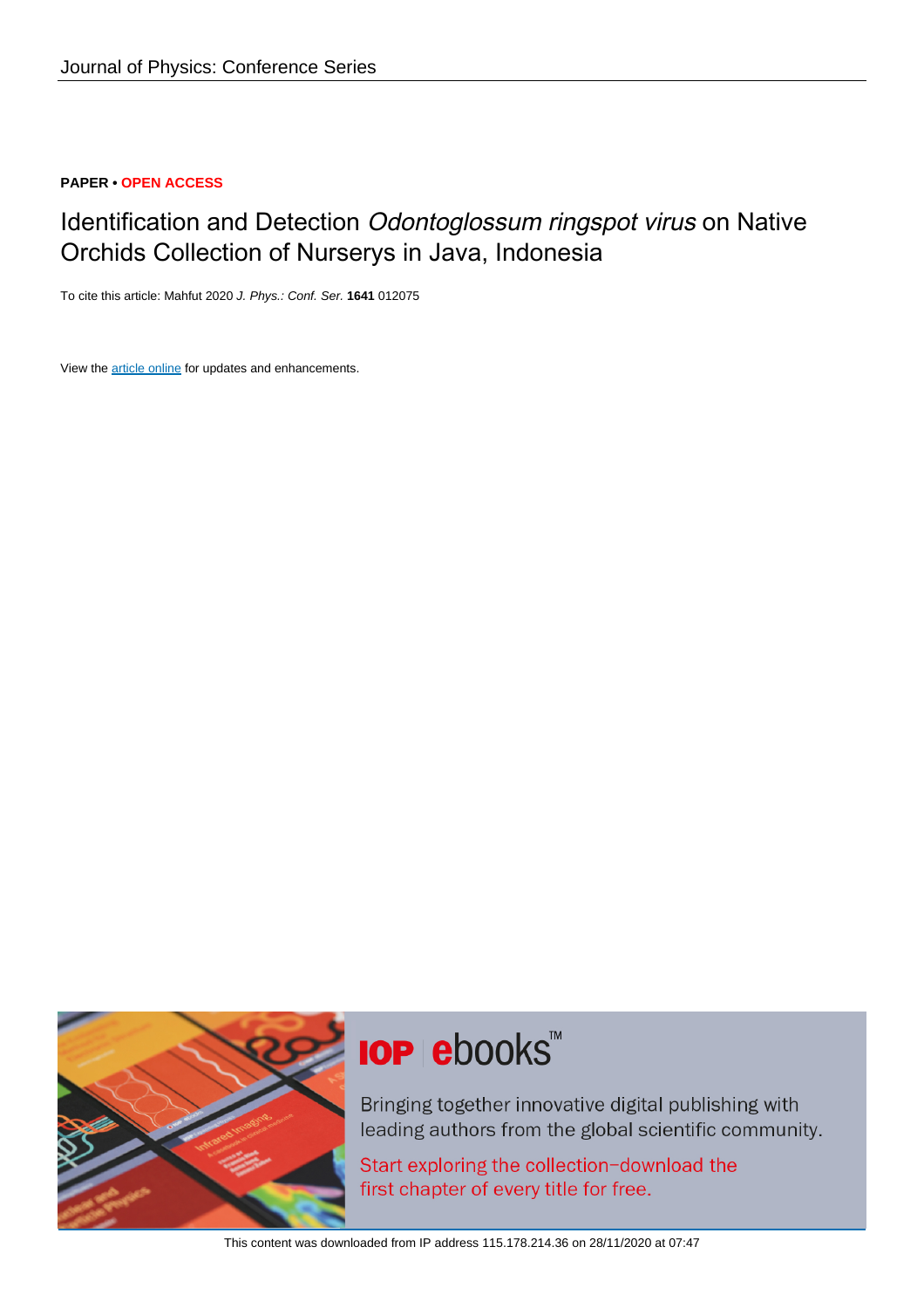# **Identification and Detection** *Odontoglossum ringspot virus* **on Native Orchids Collection of Nurserys in Java, Indonesia**

#### **Mahfut**

Faculty of Mathematics and Natural Sciences, University of Lampung, Lampung, 35145, Indonesia.

Corresponding author: mahfut.mipa@fmipa.unila.ac.id

**Abstract**. Nature orchid are one of original floral in Indonesia. Virus infection is one of the limiting factor in the cultivation of orchid. Infection Odontoglossum ringspot virus (ORSV) was reported infets native orchids collection in Indonesia. The purpose of this study was to identification and ORSV that infects native orchid nurserys collection in Java, Indonesia. Symptomatic samples were collected from 5 nurserys collections, i.e. Rumah Bunga Rizal (Bandung), Bali Tanaman Hias (Cianjur), Borobudur Orchids Center (Magelang), Kebun Anggrek Bungarinte (Yogyakarta), and Titi Orchids (Yogyakarta). Detection and identification was conducted by serological test using ORSV specific antisera, RT-PCR and DNA sequencing. The serological test using ORSV antisera showed that 3 of 11 sampels reacted positively against ORSV antiserum i.e *Phalaenopsis amabilis* (Cianjur.1, Cianjur.2, and Magelang). RT-PCR of the 3 samples using specific primer of ORSV coat protein (CP) gene amplified a DNA with size  $\pm$  474 bp. Homology analysis of those 3 Indonesian isolates showed highest index similiarity (IS) was 99.8% with corresponding sequences from 10 other ORSV isolates. Phylogenetic analysis showed that ORSV Cianjur.1 and Cianjur.2 isolates clustered in separated group far from ORSV isolates in other countries.

#### **1. Introduction**

Native orchids have an essential function as a parent crossing in plant breeding

[6]. Disease infection becomes an obstacle in cultivating and developing the potential of this plant [5]. The type of virus that is reported to infect orchids and has a wide spread in the world, including in Indonesia is *Odontoglossum ringspot virus* (ORSV). This viral infection causes a decrease in plant vigor, flower quality [4], and the ability of plant photosynthesis [5;9;10].

Areas of spread of ORSV infections include natural forests [5;6;7;8], botanical gardens [7;8;9], dan nurserys [7;8]. Based on survey of five orchid nurseries, i.e Rumah Bunga Rizal (Bandung), Balai Tanaman Hias (Cianjur), Borobudur Orchids Center (Magelang), Kebun Anggrek Bungarinte (Yogyakarta), and Titi Orchids (Yogyakarta), some native orchids was found with symptoms of virus infection that are thought to be caused by ORSV. Therefore, the ORSV identification and detection research needs to be done to update the health status of the natural orchid nursey collection in Indonesia. The application of the results of this study is one of the potential efforts to support the concept of conservation of natural orchids in Indonesia through efforts to protect plants.

Content from this work may be used under the terms of theCreative Commons Attribution 3.0 licence. Any further distribution of this work must maintain attribution to the author(s) and the title of the work, journal citation and DOI. Published under licence by IOP Publishing Ltd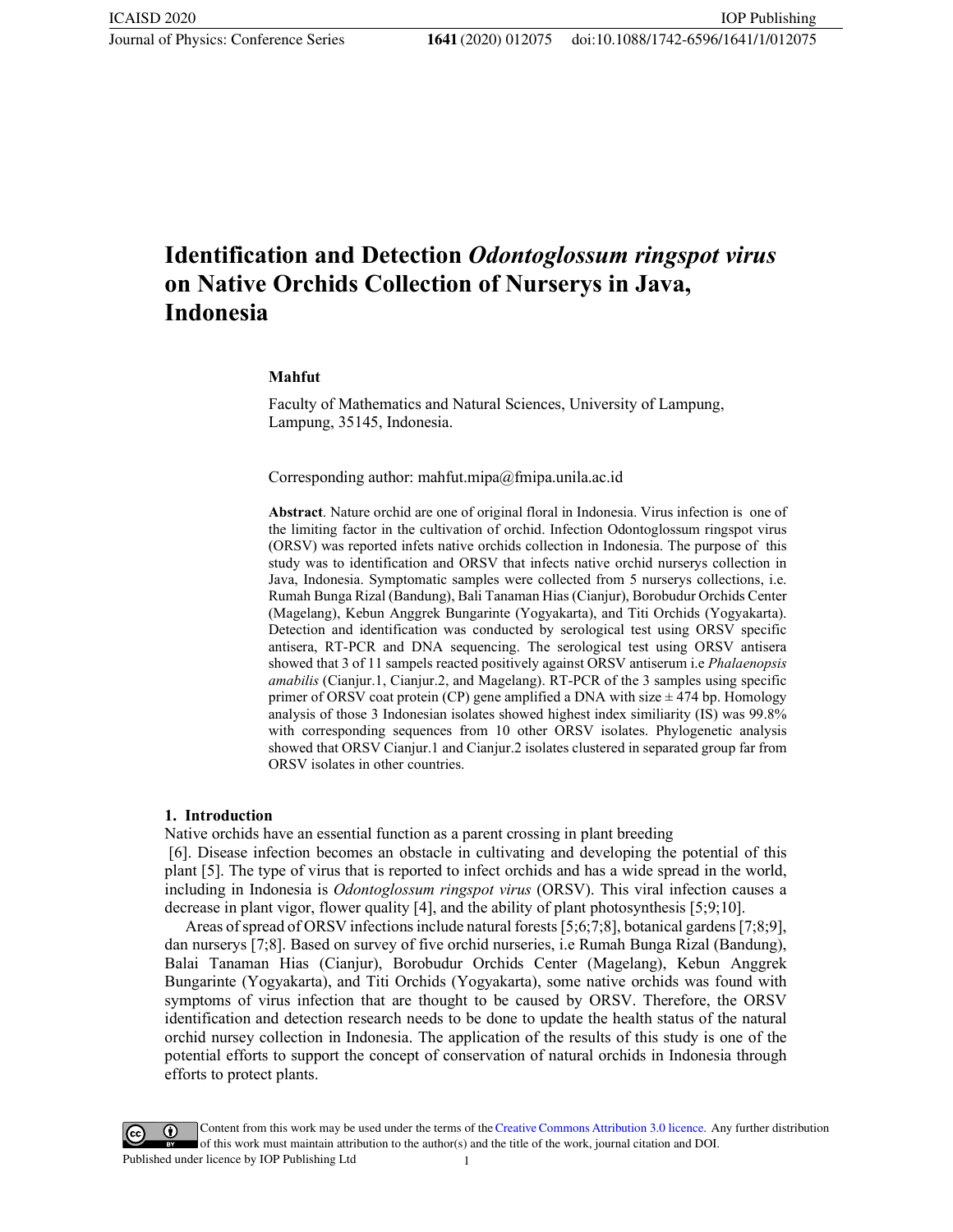IOP Publishing

## **2. Materials and Methods**

*2.1. Detection of Protein Using Serology.* Serological detection was carried out using the DAS-ELISA method on 11 of the most representative orchid leaf sample samples based on infection symptoms from each location. ELISA uses ORSV specific antiserum (Agdia Inc.). Samples were read using an ELISA-reader (BioTek) at a wavelength of 405 nm. If the absorbance value approaches the positive control value or 2-3 times the control buffer then the sample is said to be positive [2].

*2.2. Detection of Nucleic Acid Using RT-PCR.* RNA isolation was performed on positive samples infected with ORSV by ELISA using a Total RNA isolation kit (SBS Genetech Co., Ltd., China). Amplification of RNA by RT-PCR was done by separate methods using specific primers, namely ORSV CP-F1 (5'-ATGTCTTACACTATTACAGACCCG-3') and ORSV CP-R1 (5'-GGAAGAGGTCCAAGTAAGTCC-3') [6]. The RT reaction was carried out at 37ºC for 60 minutes, followed by incubation at 96ºC for 5 minutes and ended at 4ºC. CDNA amplification begins with the stage of predenaturation at 95ºC for 5 minutes, followed by 34 cycles, including denaturation at 95ºC for 30 seconds, annealing at 50ºC for 45 seconds, and extension at 70ºC for 1 minute [7]. PCR products were analyzed using electrophoresis on 2% agarose gel. The DNA bands were then visualized on a UV transluminator (Bio-Rad Transilluminator 2000) and documented using a digital camera.

*2.3. DNA Sequencing and Phylogenetic Analysis.* The amplified DNA is traced by its nucleotide sequence by sending DNA to the  $1<sup>st</sup>$  Base, Malaysia. Nucleotide sequences are analyzed and combined with Suite for Sequence Analysis DNA STAR Lasergene DM Version 3.0.25 software. Alignment analysis of nucleotide sequence ORSV isolates from Indonesia was performed on sequences registered at Genbank using Basic Local Alignment Search Tool (BLAST) (www.ncbi.nlm.nih.gov). Selection based on the distribution of selected regions obtained 4 registered ORSV isolates from Indonesia and 10 ORSV isolates from other countries (Singapore, China, India, Germany, South Korea, Argentina, and Brazil). TMV-Yunnan isolates are used as a comparison outside the group (outgroup). Phylogenetic analysis was performed using Molecular Evolutionary Genetics Analysis (MEGA) software with Neighbor Joining (NJ) method dan Kimura-2 parameter model for distance estimation. The bootstrap value used is 1000 repetitions.

## **3. Results and Discussion**

## *3.1. Virus Detection*

Based on results of serology detection, the incidence of virus infection was 27.3%. A total of 3 out of 11 total samples reacted positively to the ORSV antiserum with an average absorbance value of 1,125-1,152. The 3 positive samples are 2 samples from the Balai Tanaman Hias (Cianjur.1, Cianjur.2) and 1 sample from Borobudur Orchids Center (Magelang). The overall positive orchid sample is *Phalaenopsis amabilis* L. (Blume). RT-PCR results on 3 positive ORSV samples showed DNA fragments measuring ±474 bp amplified using the CP-specific ORSV gene primer (Figure 1).

## *3.2. Analysis of Nucleotide Sequence*

The results of nucleotide sequencing obtained total nucleotide genes CP isolates ORSV-Cianjur.1, Cianjur.2, and Magelang measuring 475-480 nucleotides. BLAST analysis showed that 3 ORSV isolates had a homology of 99% with ORSV isolates from other countriesin Asia, Africa, America and Europe. The results of the analysis of 10 other ORSV isolates showed up to 99.8% homology with ORSV isolates from Indonesian nurseries.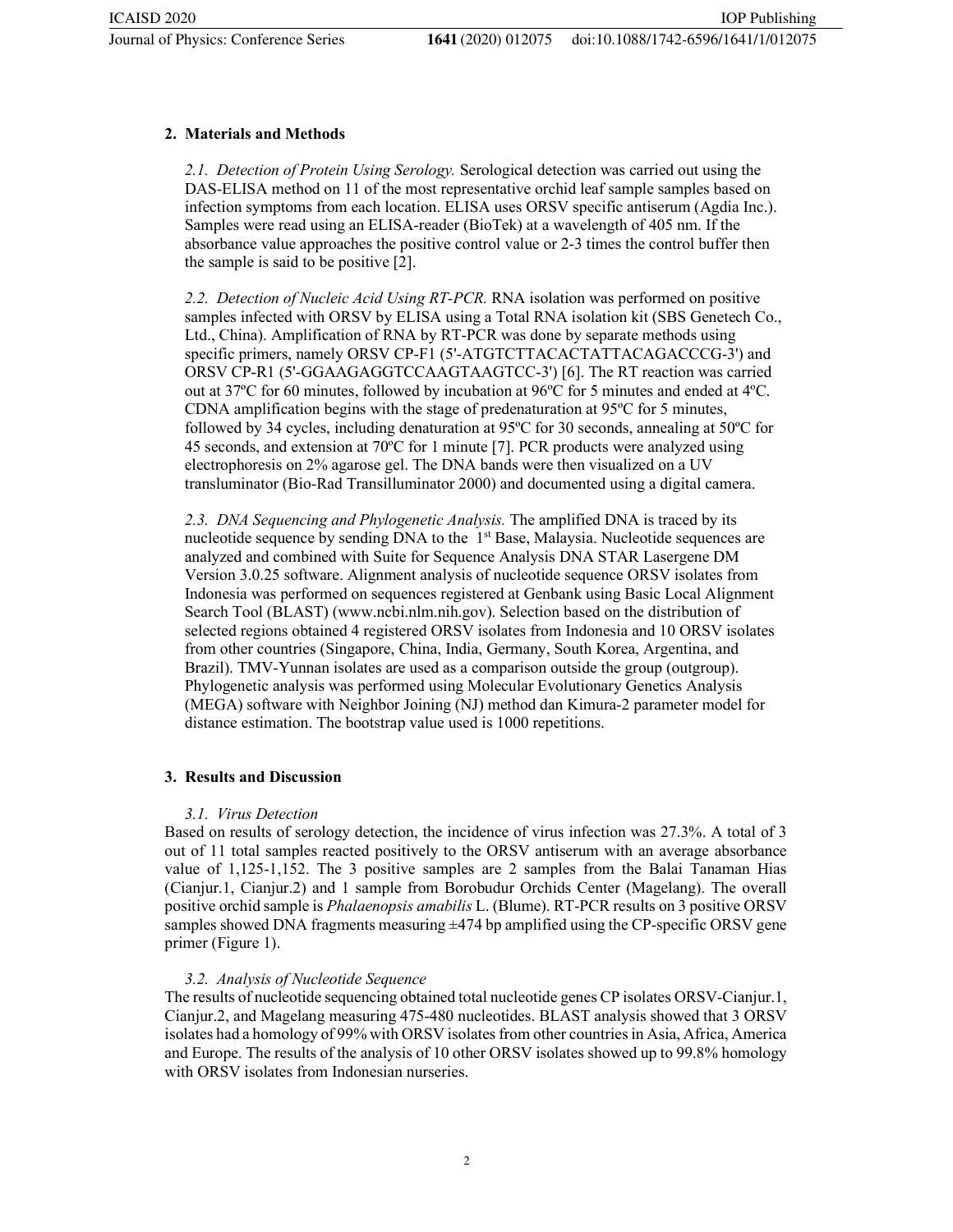IOP Publishing

#### *3.3. Phylogenetic Tree of CP Gene ORSV*

The results alignment of the nucleotide sequence show a point mutation in the form of substitution and insertion in ORSV isolates in Indonesia. Magelang isolates experienced the most mutations, namely insertion 4 times, while substitution in 3 isolates occurred 17 times each. This causes these isolates to separate from other Indonesian isolates. The effect of mutations that occur is able to cause changes in the triplet codon coding for amine acids. Magelang isolates show differences in the frequency of the amino acids Cys and Leu which have increased respectively 0.5% and 1.2% and a decrease in Ser and Val of 1.4 % and 0.3%. In contrast to isolates Cianjur.1 and Cianjur.2 which experienced a decrease in the amino acids Cys and Leu by 0.2% and 0.1%, as well as an increase in Ser 0.8% and Asn 0.6% (Table 1). The nucleotide sequence of ORSV CP gene isolates in this study not found deletion.

Phylogenetic analysis showed that 3 ORSV isolates from Indonesian nurseries had a very close kinship. The results of the phylogenetic tree analysis divided ORSV isolates into two main groups, namely the Bogor and German isolate groups separated from the second group of 10 other isolates. This second group is divided into 2 subgroups, namely the first group consisting of Magelang isolates, 3 Indonesian isolates that have been registered at Genbank, and 5 isolates from other countries, while the second subgroup consists of 2 nursery isolates (Cianjur.1 and Cianjur.2). When compared between branches, isolates Cianjur.1 and Cianjur.2 were separate from ORSV isolates from other countries (Figure 2). Although all isolates formed several groups, kinship between isolates was still very close. This can be seen in the phylogenetic tree which only forms sub groups.

The ORSV findings that infect orchids in Indonesian nurseries show a lack of effort to maintain collection plants by the botanical garden. Some of the nucleotide mutations that occur cause two ORSV isolates from nursery in Indonesia, namely Cianjur.1 and Cianjur.2 apart from other isolates. The process of nucleotide mutations in each isolate causes changes in amino acids that are formed in the composition of the viral genome. Changes in amino acids will change the function of genes arranged so that the infectivity also changes [7;8].

The CP gene is conserved so it has the capability of the proffreading mechanism like most other nuclear genes. But with a relatively small size of the viral genome, a slight error will significantly influence the mutation rate. The rate of mutation will produce a genetic variation of the virus thereby increasing the probability of faster evolution [12]. Long branches in isolates Cianjur.1 and Cianjur.2 also indicate that the virus has evolved and can even lead to speciation.

Indonesian ORSV allegedly originated from Germany. [1;3] reported Germany was ranked 14th as an importer of seeds and orchid plants to Indonesia from 1997-2001, in addition to the United States, Brazil, India, Singapore, South Korea, China, Japan, Taiwan, and several West Asian countries. Based on this, another effective way to protect and maintain the health status of natural orchids in Indonesia is to limit and control the importation of orchids from other countries.

#### **References**

- [1] [BPPP] Balai Penelitian dan Pengembangan Pertanian 2005 *Prospek dan Arah Pengembangan Agribisnis Anggrek* (Jakarta: Departemen Pertanian RI) pp 2-15
- [2] Daryono BS and Natsuaki KT 2009 Survei virus yang menyerang labu-labuan di Yogyakarta dan Jawa Tengah *Jurnal Perlindungan Tanaman Indonesia* **15** 83–89.
- [3] [DPBS] Deputi Bidang Kesejahteraan Rakyat 2011 *Peraturan Presiden Republik Indonesia Nomor 93 Tahun 2011 Tentang Kebun Raya* (Jakarta: Lembaran Negara Republik Indonesia) pp 1-12
- [4] Koh KW, Lu HC and Chan MT 2014 Virus resistance in orchids *Plant Sci.* **228** 26-38
- [5] Kumalawati AD, Abdullah S, Setiadi BS and Mahfut 2011 *Proc. International Conference on Biological Science* (Yogyakarta/Fakultas Biologi Universitas Gadjah Mada) vol 2 p 54
- [6] Mahfut and Daryono BS 2014 Deteksi Odontoglossum ringspot virus (ORSV) Terhadap Anggrek Alam di Hutan Wonosadi, Gunung Kidul *Biogenesis* **2** 101-108
- [7] Mahfut, Joko T and Daryono BS 2016<sup>a</sup> Molecular Characterization Molecular of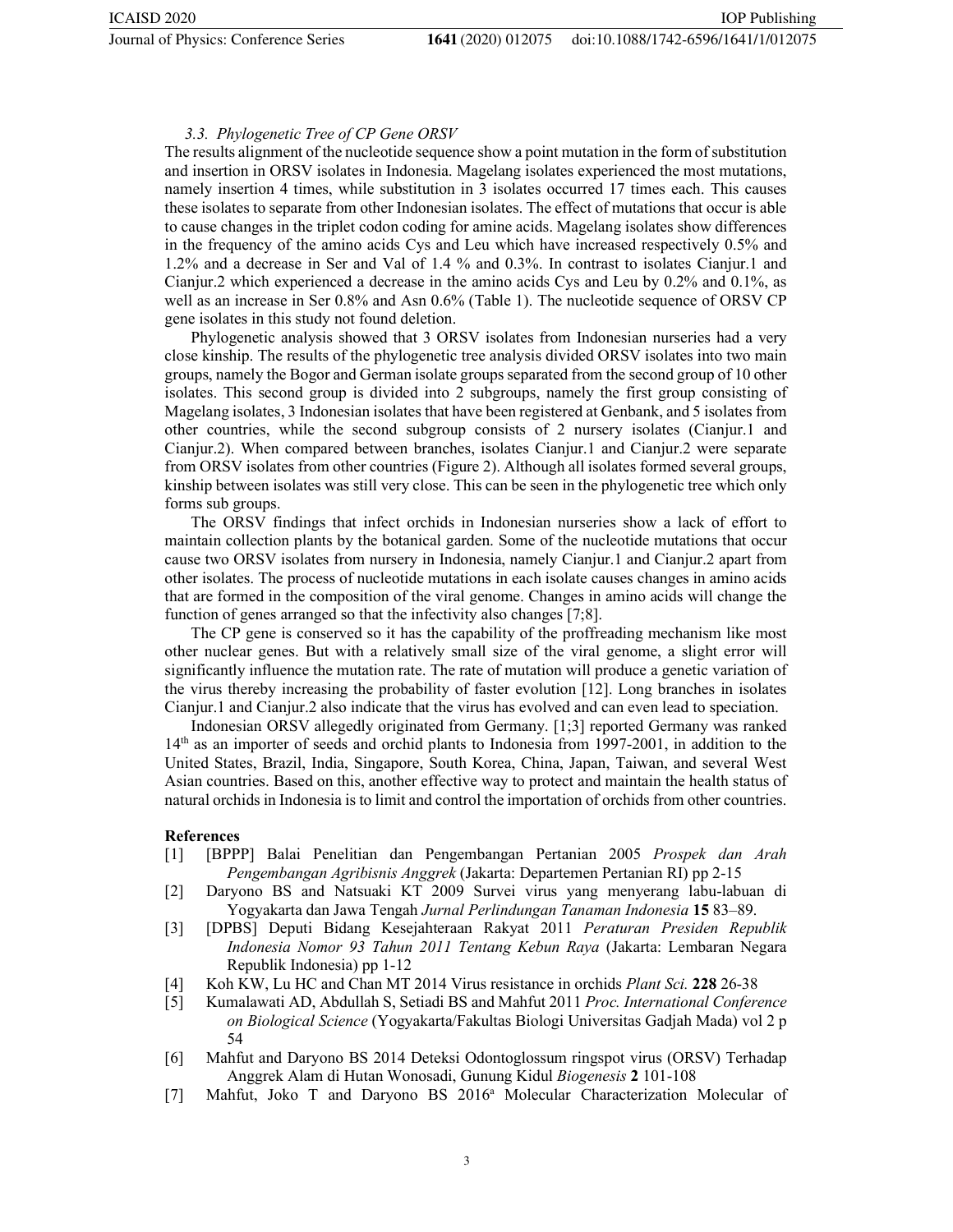Odontoglossum ringspot virus (ORSV) in Jawa and Bali, Indonesia *Asian Journal of Plant Pathology* **10** 9-14

- [8] Mahfut, Daryono BS, Joko T and Somowiyarjo S 2016<sup>b</sup> Survei Odontoglossum ringspot virus (ORSV) yang Menginfeksi Anggrek Alam Tropis di Indonesia *Jurnal Perlindungan Tanaman Indonesia* **20** 1-6
- [9] Mahfut Daryono BS and Somowiyarjo S 2017a Deteksi Odontoglossum ringspot virus (ORSV) yang Menginfeksi Anggrek Asli Koleksi Kebun Raya di Indonesia *Jurnal Fitopatologi Indonesia* **13** 1-8
- [10] Mahfut, Daryono BS and Somowiyarjo S 2017b *Prosiding Seminar Nasional Pengendalian Penyakit Pada Tanaman Pertanian Ramah Lingkungan II Perhimpunan Fitopatologi Indonesia Komisariat Daerah Yogyakarta, Solo, dan Semarang* (Yogyakarta/Fakultas Pertanian Universitas Gadjah Mada) pp 354-360
- [11] Mahfut, Daryono BS, Indrianto A and Somowiyarjo S 2019 *Proc. International Conference on Science and Technology* (Makassar/UIN Alauddin) vol 1
- [12] Matthews REF 1992 *Plant Fundamental of Plant Virology* (California/Academy Press Inc.) p 1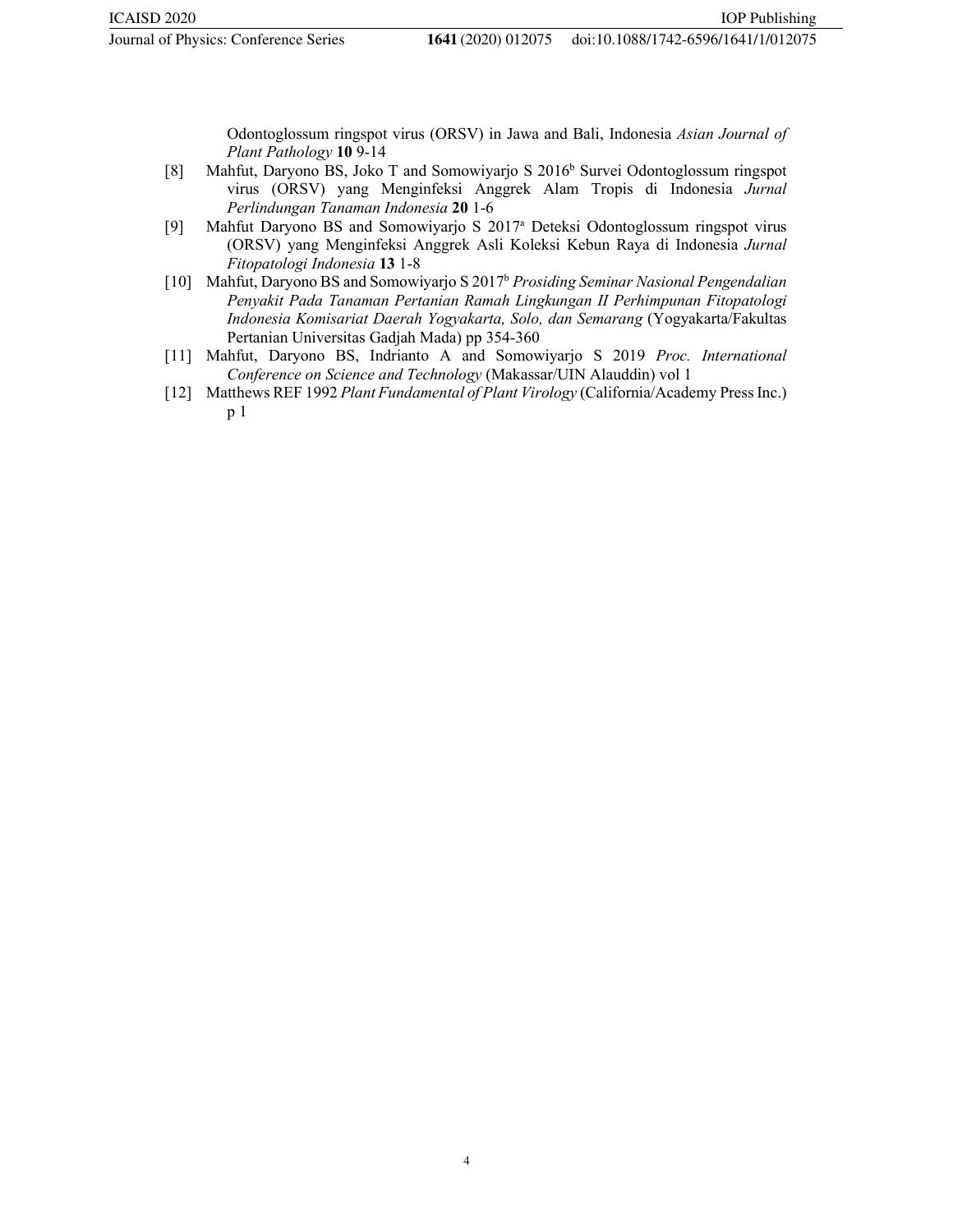| <b>Origin of Isolates</b> | <b>TADIC 1.</b> THE HEQUEILY OF AINING ACID CT OND Y GENE HOM HUISELY IN HIQONESIA<br><b>Frequency Of Amino Acid (%)</b> |            |      |      |      |      |            |            |            |       |      |      |      |      |      |            |      |      |      |      |        |
|---------------------------|--------------------------------------------------------------------------------------------------------------------------|------------|------|------|------|------|------------|------------|------------|-------|------|------|------|------|------|------------|------|------|------|------|--------|
|                           | Ala                                                                                                                      | <b>Cys</b> | Asp  | Glu  | Phe  | Glv  | <b>His</b> | <b>Ile</b> | <b>Lys</b> | Leu   | Met  | Asn  | Pro  | Gln  | Arg  | <b>Ser</b> | Thr  | Val  | Trp  | Tvr  | Total  |
| Indonesia-Cianjur.1       | l.42                                                                                                                     | 0,00       | 3,55 | 4,26 | 4,96 | 3,55 | 2,13       | 8,51       | 3,55       | 19,86 | 4,26 | 3,55 | 2,84 | 5,67 | 5,67 | 9,22       | 4,26 | 7.09 | 2,84 | 2.84 | 141,00 |
| Indonesia-Cianjur.2       | 1.42                                                                                                                     | 0.00       | 3.55 | 4.26 | 4,96 | 3,55 | 2.13       | 8,51       | 3,55       | 20,57 | 4,26 | 2,84 | 2,84 | 5,67 | 4,96 | 9.22       | 4,96 | 7.09 | 2.84 | 2.84 | 141.00 |
| Indonesia-Magelang        | 2.05                                                                                                                     | 0,68       | 3.42 | 3,42 | 5.48 | 3.42 | 2.74       | 7,53       | 3,42       | 21,23 | 4,11 | 3,42 | 2,74 | 5,48 | 5,48 | 8,22       | 4,79 | 6,85 | 2.74 | 2.74 | 146,00 |

**Table 1.** The frequency of amino acid CP ORSV gene from nursery in Indonesia